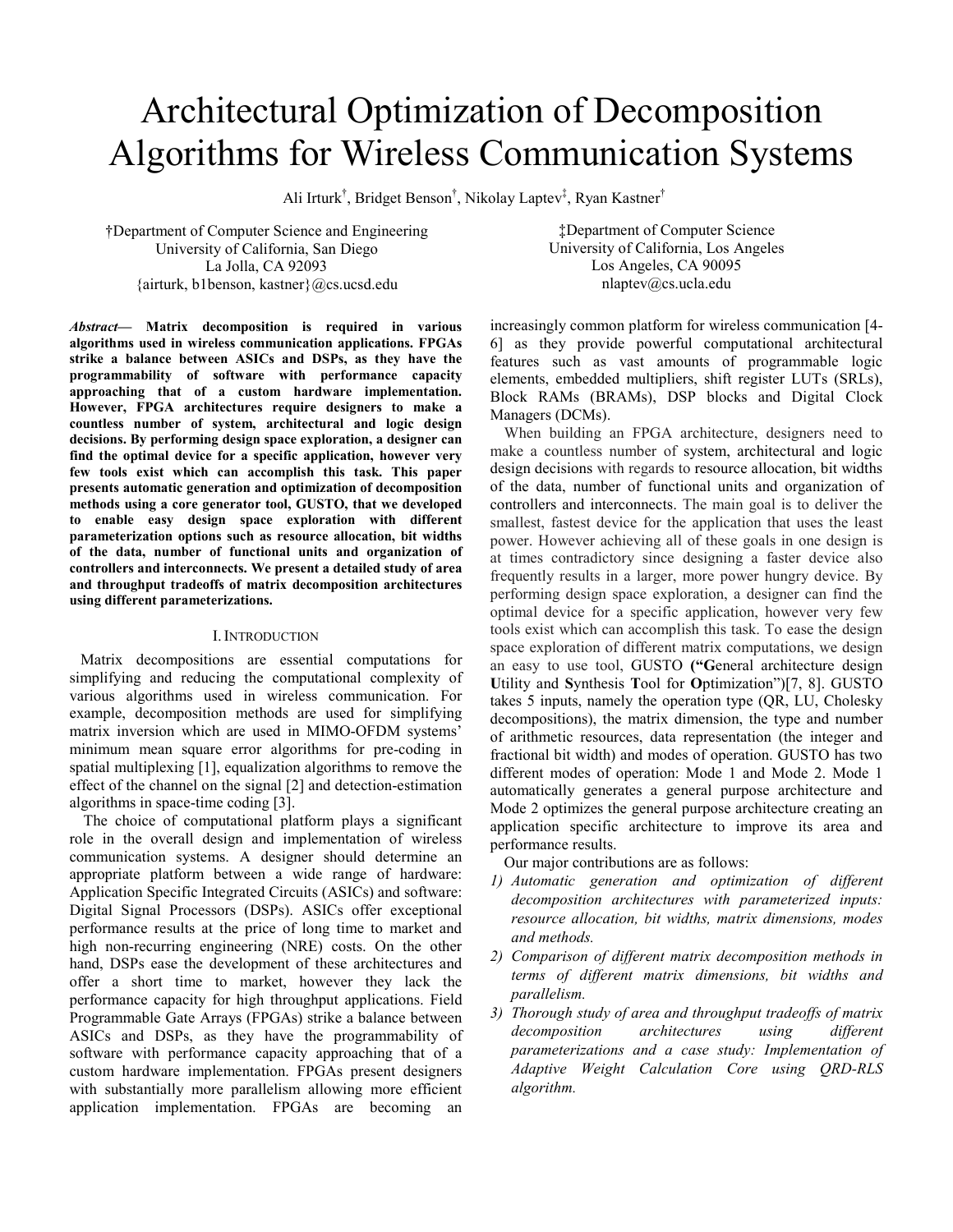| (b) Resulting Matrices | $Q_{1}$<br>$\mathcal{Q}_3$<br>$Q_{2}$<br>ORD-MGS(A)<br>$Q_{22}$ $Q_{33}$<br>$Q_{4}$<br>$Q_{1}$<br>$Q=$<br>for $i=1:n$<br>$Q_{4}$<br>$Q_{3}$<br>$Q_{1}$<br>$\mathcal{Q}_{2}$<br>$X_i = A_i$<br>$Q_{41}$<br>$Q_{43}$<br>$Q_{22}$<br>$Q_{44}$   <br>$3$ for $i=1:n$<br>$R_{ii} =   X_i  $<br>$R_{1}$<br>$R_{\alpha}$<br>$R_{\rm h}$<br>$Q_i = X_i / R_{ii}$<br>$R_{24}$<br>$R_{2}$<br>16<br>for $j = i+1:n$<br>$K_{22}$<br>$R=$<br>$R_{ij} = \langle Q_i, X_j \rangle$<br>$R_{34}$<br>$R_{33}$<br>$\Omega$<br>$X_i = X_i - R_{ij}Q_i$<br>18<br>$R_{44\perp}$<br>$\theta$<br>(b) Resulting Matrices<br>(a) QRD MGS Algorithm | $U_{11}$<br>$U_{12}$<br>LU(A)<br>$U_{\gamma}$<br>U.,<br>$U_{22}$<br>$U=$<br>$U_{34}$<br>$U_{33}$<br>1 for $j = 1:n$<br>0<br>2 for $k = 1$ : i-1<br>$U_{44}$<br>$\bf{0}$<br>for $i = k+1:i-1$<br>$A(i,j) = A(i,j) - A(i,k)^* A(k,j);$<br>$L_{11}$<br>5<br>for $k = 1 : i-1$<br>for $i = i : n$<br>6<br>$L_{21}$<br>$L_{22}$<br>$A(i,j) = A(i,j) - A(i,k)*A(k,j);$ $L =$<br>8<br>for $k = i+1:n$<br>$L_{31}$<br>$L_{32}$<br>$L_{33}$<br>$A(k, j) = A(k, j) / A(j, j);$<br>$L_{41}$<br>$L_{43}$<br>$L_{44}$ .<br>$-42$<br>(a) LU Algorithm | $L_{11}$<br>Cholesky(A)<br>$\mathcal{L}_{\Omega}$<br>$L_{21}$<br>$L =$<br>$1$ for $k = 1:n$<br>$L_{33}$<br>$L_{32}$<br>$L_{31}$<br>$G_{kk}$ = sqrt( $A_{kk}$ )<br>for $i = k+1:n$<br>3<br>$L_{44}$<br>$L_{43}$<br>$L_{42}$<br>$L_{41}$<br>$G_{ik} = A_{ik} / A_{kk}$<br>$L_{\rm{H}}$<br>$L_{21}$<br>$L_{31}$<br>for $j = k+1:n$<br>-3<br>$L_{32}$<br>for $t = j : n$<br>$L_{22}$<br>$L' =$<br>$A_{tj} = A_{tj} - G_{tk}G_{jk}$<br>$L_{43}$<br>$L_{33}$<br>$L_{44}$<br>(b) Resulting Matrices<br>(a) Cholesky Algorithm |
|------------------------|--------------------------------------------------------------------------------------------------------------------------------------------------------------------------------------------------------------------------------------------------------------------------------------------------------------------------------------------------------------------------------------------------------------------------------------------------------------------------------------------------------------------------------------------------------------------------------------------------------------------------|-----------------------------------------------------------------------------------------------------------------------------------------------------------------------------------------------------------------------------------------------------------------------------------------------------------------------------------------------------------------------------------------------------------------------------------------------------------------------------------------------------------------------------------------|------------------------------------------------------------------------------------------------------------------------------------------------------------------------------------------------------------------------------------------------------------------------------------------------------------------------------------------------------------------------------------------------------------------------------------------------------------------------------------------------------------------------|
|------------------------|--------------------------------------------------------------------------------------------------------------------------------------------------------------------------------------------------------------------------------------------------------------------------------------------------------------------------------------------------------------------------------------------------------------------------------------------------------------------------------------------------------------------------------------------------------------------------------------------------------------------------|-----------------------------------------------------------------------------------------------------------------------------------------------------------------------------------------------------------------------------------------------------------------------------------------------------------------------------------------------------------------------------------------------------------------------------------------------------------------------------------------------------------------------------------------|------------------------------------------------------------------------------------------------------------------------------------------------------------------------------------------------------------------------------------------------------------------------------------------------------------------------------------------------------------------------------------------------------------------------------------------------------------------------------------------------------------------------|

**Fig. 1.** QR decomposition (QR-MGS) algorithm is presented in (a). The resulting matrices of the decomposition are shown in  $(b)$ **Fig. 2.** LU decomposition algorithm is presented in (a). The resulting matrices of the decomposition are shown in (b). **Fig. 3.** Cholesky decomposition algorithm is presented in (a). The resulting matrices of the decomposition are shown in (b).

This paper is organized as follows. Section II introduces decomposition methods: QR, LU and Cholesky, which are frequently used in wireless communication systems. Section III describes our tool to generate matrix decomposition architectures and the optimizations performed, namely: static architecture generation and resource trimming for optimization. Section IV presents our implementation results in terms of area, timing and throughput as well as a case study that implements Adaptive Weight Calculation and compares our results with previously published work. We conclude in Section V.

### II.MATRIX DECOMPOSITION METHODS

Decomposition methods such as QR, LU and Cholesky, provide analytic simplicity and computational convenience for many different wireless communication algorithms. The selection of the decomposition method depends on the characteristics of the given matrix. As an example in matrix inversion, QR decomposition is used to generate an equivalent upper triangular system for non-square matrices. We further explain these decomposition methods, their characteristics and algorithms, and the resulting matrices in the next subsections [9]. Note that for square matrices, *n* denotes the matrix size (i.e. matrix with  $n = 4$  implies a  $4 \times 4$  matrix). For rectangular matrices, *m* and *n* denote the number of rows and columns in the matrix respectively (i.e. matrix with  $m = 3$ ,  $n = 4$  denotes a  $3 \times 4$  matrix).

#### *A. QR Decomposition*

QR decomposition is an elementary operation, which decomposes a matrix into an orthogonal and a triangular matrix. Given  $A \in \mathbb{R}^{m \times n}$  with  $rank(A) = n$ , QR decomposition exists as  $A = Q \times R$  where  $Q \in \mathbb{R}^{m \times n}$  has orthonormal columns,  $Q^T \times Q = Q \times Q^T = I$ ,  $Q^T = Q^T$ , and  $R \in \mathbb{R}^{n \times n}$  is an upper triangular matrix (Figure 1(b)).

There are three different QR decomposition methods: Gram-Schmidt orthogonormalization (Classical or Modified), Givens Rotations (GR) and Householder Reflections. QRD-Modified Gram-Schmidt (MGS) is a slightly modified version of the QRD-Classical Gram-Schmidt (CGS) algorithm. QRD-MGS is numerically more accurate and stable than QRD-CGS and numerically equivalent to the Givens Rotations solution [10-12] (the solution that has been the focus of previously published hardware implementations because of its stability and accuracy). If the input matrix, *A*, is well-conditioned and non-singular, the resulting matrices, *Q* and *R*, satisfy their required matrix characteristics and QRD-MGS results are accurate to floating-point machine precision [12]. We therefore present the QRD-MGS algorithm in Figure 1(a) and describe it below.

*A*, *Q*, *R* and *X* are the input, orthogonal, upper triangular and intermediate matrices, respectively. The intermediate matrix is the updated input matrix throughout the solution steps. Matrices with only one index as  $A_i$  or  $X_i$  represent the columns of the matrix and matrices with two indices like  $R_{ij}$  represent the entry at the intersection of *ith* row with *jth* column of the matrix where  $1 \le i, j \le n$ .

In Figure  $1(a)$  we show that we start every decomposition by transferring the input matrix columns,  $A_i$ , into the memory elements (2). Diagonal entries of the *R* matrix are the Euclidean norm of the intermediate matrix columns which is shown as (4). The *Q* matrix columns are calculated by the division of the intermediate matrix columns by the Euclidean norm of the intermediate matrix column, which is the diagonal element of *R* (5). Non-diagonal entries of the *R* matrix are computed by projecting the *Q* matrix columns onto the intermediate matrix columns one by one (7) such that after the solution of  $Q_2$ , it is projected onto  $X_3$  and  $X_4$  to compute  $R_{23}$ and *R24*. Lastly, the intermediate matrix columns are updated by (8).

## *B. LU Decomposition*

If *A* is a square matrix,  $A \in \mathbb{R}^{n \times n}$ , and its leading principal submatrices are all nonsingular,  $det(A(1:k, 1:k)) \neq 0$  for  $k = 1$ : *n-1*, matrix *A* can be decomposed into unique lower triangular and upper triangular matrices. LU decomposition of a matrix *A* is shown as  $A = L \times U$ , where *L* and *U* are the lower and upper triangular matrices respectively (Figure 2(b)).

The LU algorithm is shown in Figure 2(a). It writes lower and upper triangular matrices onto the *A* matrix entries. Then it updates the values of the  $A$  matrix column by column  $((4)$ and (7)). The final values are computed by the division of each column entry by the diagonal entry of that column (9).

## *C. Cholesky Decomposition*

Cholesky decomposition is another elementary operation, which decomposes a symmetric positive definite matrix,  $A \in \mathbb{R}^{n \times n}$ , into a unique lower triangular matrix,  $G \in \mathbb{R}^{n \times n}$ ,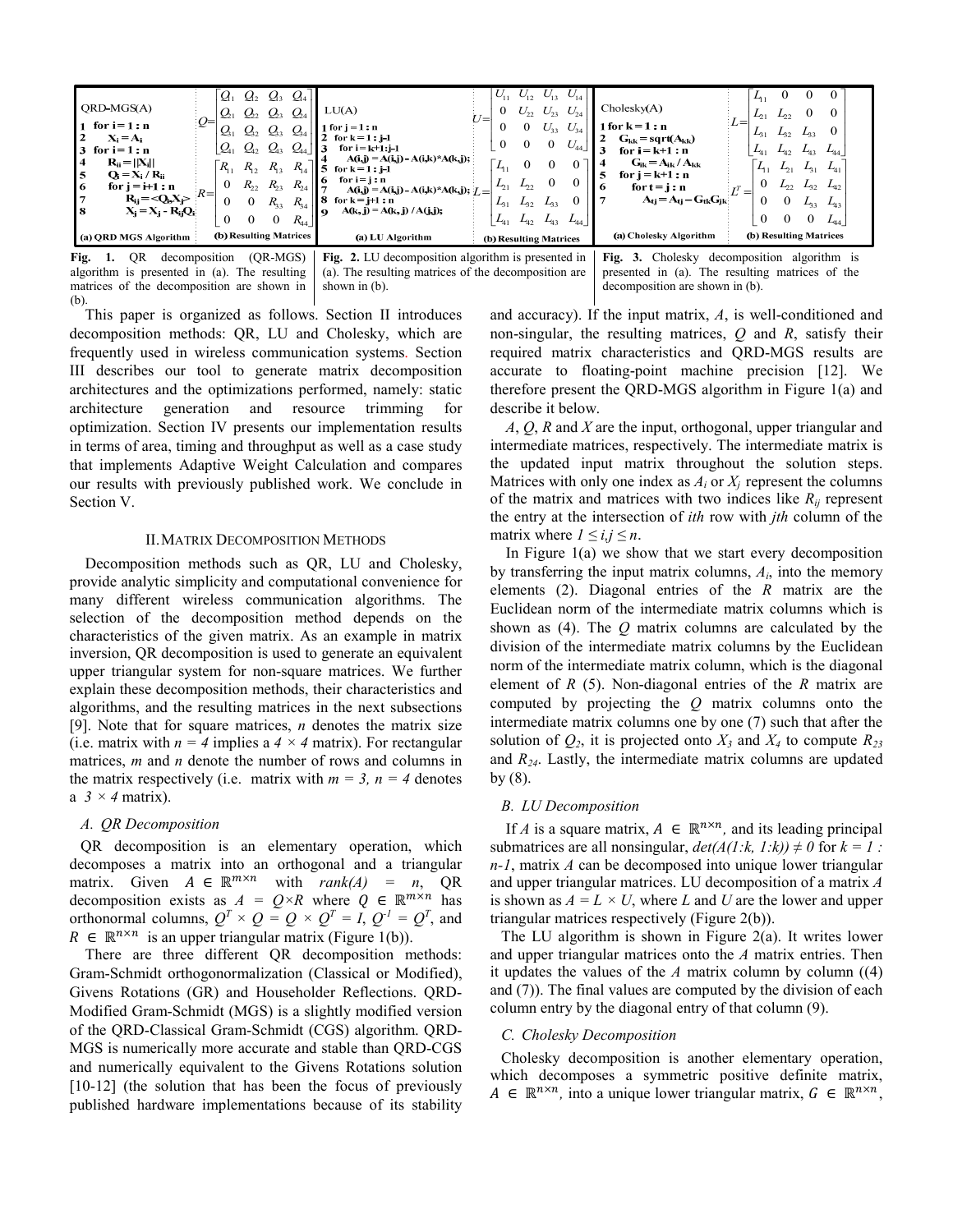with positive diagonal entries. A matrix  $A \in \mathbb{R}^{n \times n}$  is *positive definite* if  $x^T A x > 0$  for  $x \in \mathbb{R}^n$  and  $x \neq 0$  where if *A* is *symmetric positive definite* then  $A<sup>T</sup> = A$ . A positive definite matrix is always nonsingular and its determinant is always positive. Cholesky decomposition of a matrix *A* is shown as  $A = G \times G^T$ , where *G* is a unique lower triangular matrix, Cholesky triangle, and  $G<sup>T</sup>$  is the transpose of this lower triangular matrix (Figure 3(b)).

Figure 3(a) shows the Cholesky decomposition algorithm. We start decomposition by transferring the input matrix, *A*, into the memory elements. The diagonal entries of lower triangular matrix, *G*, are the square root of the diagonal entries of the given matrix (2). We calculate the entries below the diagonal entries by dividing the corresponding element of the given matrix by the belonging column diagonal element (4). The algorithm works column by column and after the computation of the first column of the diagonal matrix with the given matrix entries, the elements in the next columns are updated (7). For example after the computation of  $G_{11}$  by (2),  $G_{21}$ ,  $G_{31}$ ,  $G_{41}$  by (4), the second column:  $A_{22}$ ,  $A_{32}$ ,  $A_{42}$ , third column:  $A_{33}$ ,  $A_{43}$ , and fourth column:  $A_{44}$  are updated by (7).

## III. GUSTO **:** GENERAL ARCHITECTURE DESIGN UTILITY AND SYNTHESIS TOOL FOR OPTIMIZATION

When implementing decomposition methods in hardware, there are different architectural and design decisions that a designer needs to make such as choosing the decomposition method, matrix dimension, number of bits, number of arithmetic resources, and organization of controllers and interconnects. Matrix dimension changes with the number of antennas that are employed, the number of bits defines the precision of the hardware, and the number of arithmetic resources affects the area as well as the throughput of the design. Design space exploration allows us to set various options, such as number of bits and arithmetic resources used, in order to find the optimal design for a given application and therefore it is a critical step in design process. With an increasingly strict time to market, designers need to perform design space exploration and do the necessary optimizations to the original architecture in a short amount of time. The design of a tool which provides automatic generation and optimization of these architectures is therefore crucial to the success of an efficient design.

Therefore, we design a tool, GUSTO "**G**eneral architecture design **U**tility and **S**ynthesis **T**ool for **O**ptimization," which automatically generates and optimizes hardware for matrix computations. GUSTO offers different inputs to the user such as decomposition method, matrix dimension, number of arithmetic resources, number of integer and fractional bit width, and two modes of operation (Mode 1 or Mode 2) as shown in Figure 4. This automatic generation and optimization provides fast results to the designer, so the designer can consider different architectural implementations and choose the most suitable one for his needs. GUSTO creates architectures which use fixed-point arithmetic and provides an error analysis after the resource allocation step to find an appropriate fixed point representation with similar accuracy to



**Fig. 4.** Flow and modes of GUSTO.

that of a floating point implementation. The error analysis step uses the user defined input data, and performs decomposition with variable bit-length fixed-point and floating-point (single or double precision) arithmetic, and presents error in terms of mean error, standard deviation of error and mean percentage of error. Error is defined as the difference between fixed-point and floating-point arithmetic results.

Mode 1 of GUSTO creates a general purpose architecture using resource constrained list scheduling. The benefit of a general purpose architecture is that it is capable of performing all three decomposition methods with a selection input provided to the user. A general purpose architecture is useful if the determination of which decomposition method to use is not possible beforehand. However general purpose architectures come at a price of larger area, lower throughput and higher power consumption. Since general purpose architectures do not lead to high performance results, it is best to create an application specific architecture for a specific decomposition method by optimizing the general purpose architecture.

Mode 2 of GUSTO creates an application specific architecture for a specific decomposition method. The architecture becomes scheduled, static and optimized while maintaining the correctness of solution. Application specific architecture implementation is performed in two steps: *generating a scheduled and static architecture*, and *trimming the unused resources from the architecture for further optimization*. After generation of the general purpose architecture, this architecture is simulated by Mode 2 of GUSTO to gather information for the assignments done to the memory elements and arithmetic units during the scheduling process. This information is used in the application specific architecture to cancel the scheduling process and dynamic memory assignments making the architecture scheduled and static which provides significant area and timing savings.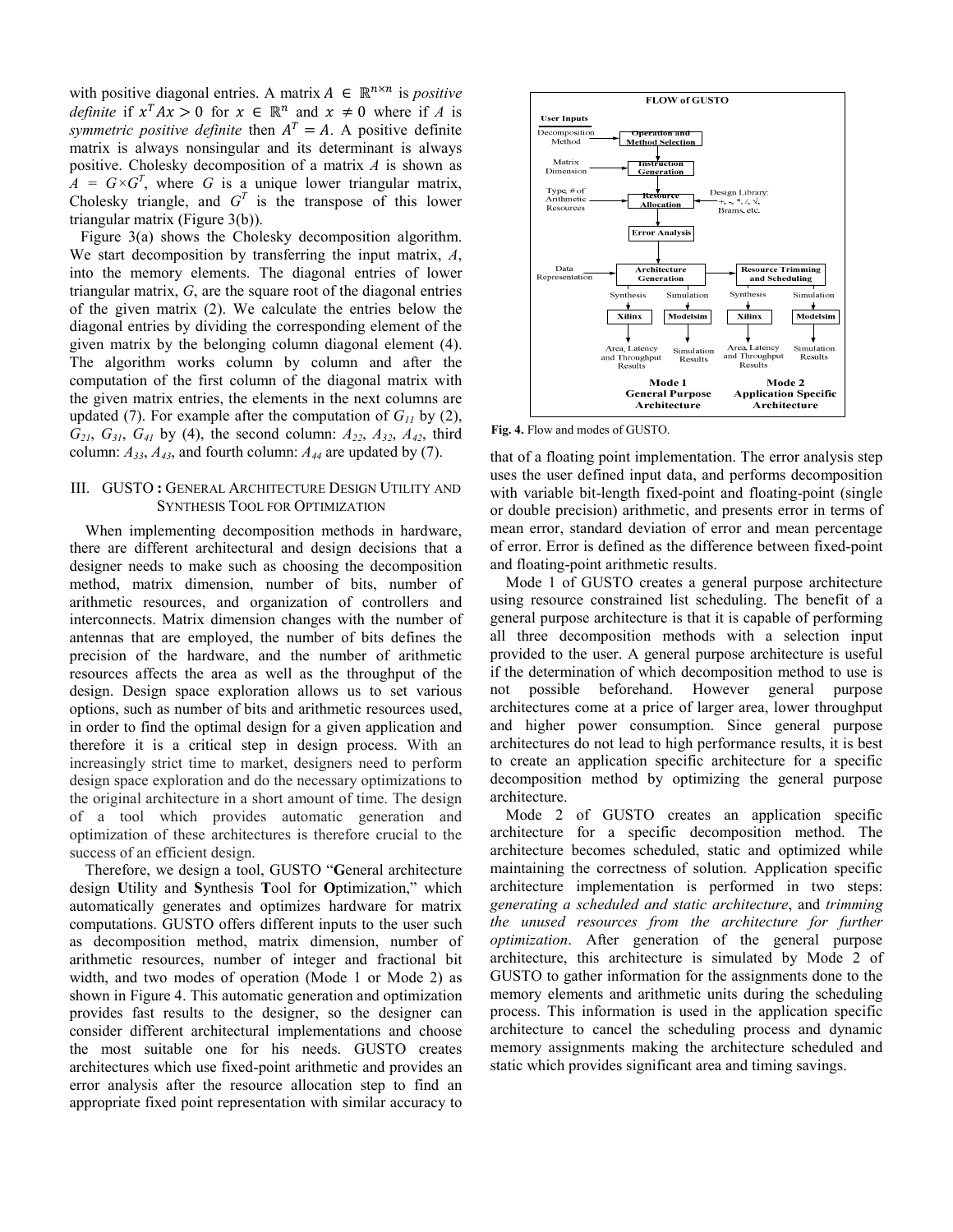

**Fig. 5.** Trimming feature of GUSTO.

GUSTO also performs optimization by trimming the unused resources and interconnects to improve its area results as well as throughput. GUSTO defines the connections between the resources with optimization matrices, simulates the architecture to fill up the optimization matrices with 1s and 0s denoting used and unused resources respectively and trims the unused resources away. The trimming process is shown with an example in Figure 5 (a,b,c and d). Assume that there are three arithmetic units (2 inputs/1 output) and a memory unit (2 inputs/2 outputs) as shown in (a). The possible inputs to arithmetic unit B are shown in (b). An optimization matrix for arithmetic unit B is created by GUSTO and this matrix is filled up with 1s and 0s through simulation (c). Even though *Out\_A*, *Out\_B*, *Out\_C*, *Out\_Mem\_1* and *Out\_Mem\_2* are all inputs to the arithmetic unit B, not all may be used during the decomposition process. As can be seen from the matrix in (c), *Out A*, *Out C* and *Out Mem 2* are never being used as inputs to the *In\_B\_1* and *Out\_B*, *Out\_Mem\_1* are never being used as inputs to *In\_B\_2*. GUSTO performs optimization by trimming away these unused interconnects (d). Also it is important to note that if an optimization matrix of an arithmetic unit is filled by 0s, the arithmetic unit can be removed with its interconnects.

#### IV. RESULTS

This section presents the effectiveness of our tool, GUSTO, by showing its different design space exploration examples. We divided this section into two parts: inflection point analysis and architectural design alternatives analysis. Inflection point analysis presents timing results of decomposition methods in terms of clock cycles for different executions (sequential and parallel), matrix sizes and bitwidths. Inflection point analysis answers at what matrix size does an inflection point occur and how does varying bit width and degree of parallelism change the inflection point for a specific decomposition method? Architectural design alternatives analysis presents area and performance results of different decomposition architectures using different parameterizations. Area and performance results are presented in terms of slices and throughput respectively. This analysis also shows how GUSTO finds the optimal hardware by showing Mode 1 and Mode 2 results of different decomposition methods. Throughput is calculated by dividing the maximum clock frequency (MHz) by the number of clock cycles to perform matrix decomposition. Our designs are written in Verilog and synthesized using Xilinx ISE 9.2. Resource utilization and design frequency are post place and route values obtained using a Virtex 4 SX35 FPGA.

 *Inflection Point Analysis:* We present three different analyses for comparison of decomposition methods in Figure 6 (a), (b) and (c). The total number of operations for different decomposition methods is shown in Figure 6 (a) in log domain. We compare sequential and parallel execution of different decomposition methods for different bit widths (16, 32 and 64 bits) and matrix sizes in Figure 6 (b) and (c) respectively. QR, LU and Cholesky decomposition methods are shown with square, spade and triangle respectively. 16, 32 and 64 bits of bit widths are shown with smaller dashed, dashed and solid lines respectively. We show inflection points between these decomposition methods by balloons.

 The total number of operations (a) shows that QR decomposition requires significantly higher number of operations compared to LU and Cholesky decompositions. LU and Cholesky decompositions require a close number of operations where LU decomposition requires more operations than Cholesky decomposition after  $4 \times 4$  matrices. The sequential execution of decomposition methods (b) show that



**Fig. 6.** Different design space exploration: inflection point analyses, of our tool. (a), (b) and (c) show the total number of operations of decomposition methods in log domain, the comparison between different decomposition methods using sequential execution and parallel execution respectively.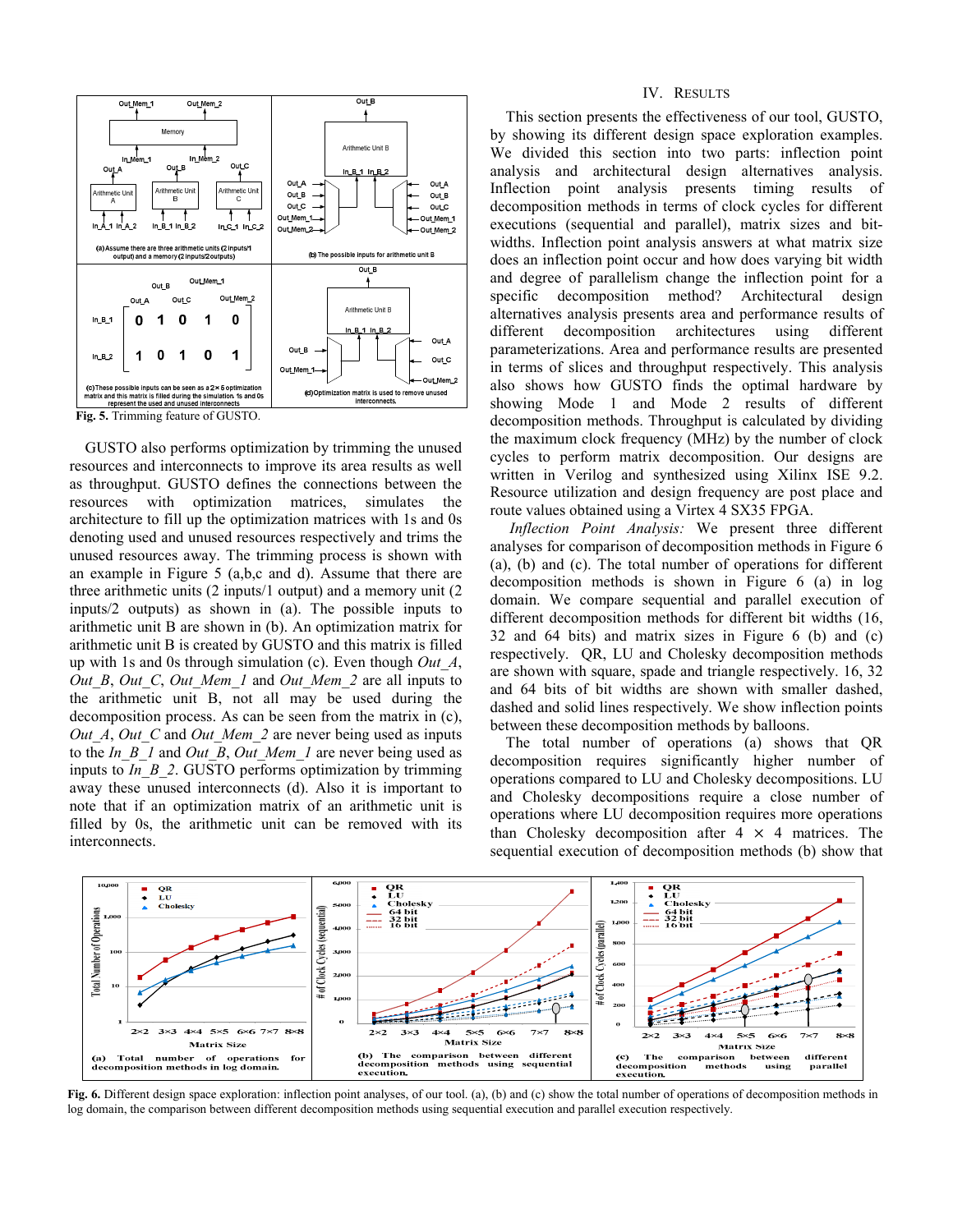

**Fig. 7.** The comparison of the general purpose architecture (Mode 1 results of our tool) and application specific architectures (Mode 2 results of our tool) in terms of slices (area) and throughput (performance).

QR decomposition requires more clock cycles than the other decomposition methods for all bit widths. Execution of 16 bit QR decomposition requires the same number of clock cycles with the 64 bit LU decomposition. Cholesky decomposition requires more clock cycles than LU decomposition because of its square root operation; however the difference between LU and Cholesky becomes smaller for smaller number of bit widths. The parallel execution of decomposition methods (c) shows that LU decomposition performs better than other methods. 64 bit implementation of LU decomposition performs almost the same as the 32 bit Cholesky decomposition and also the 32 bit LU decomposition performs almost the same as the 16 bit implementation of Cholesky decomposition.

*Architectural Design Alternatives:* We present two different analyses for comparison of decomposition methods in terms of architectural design alternatives in Figure 7 and Figure 8 for 4  $\times$  4 matrices. The general purpose architecture (Mode 1) results of our tool) and application specific architectures (Mode 2 results of our tool) are compared in Figure 7 in terms of slices (area) and throughput (performance). We compare area and throughput results of different bit width implementations of decomposition methods in Figure 8.

The general purpose architecture is able to perform different decomposition methods with a selection input. However, it is possible to provide better area and throughput results by optimizing the general purpose architecture and creating an application specific architecture for a specific decomposition method. As can be seen in Figure 7, by creating an application specific architecture which uses the optimal number of resources (using Mode 2 of our tool), we can decrease the area by 83%, 94% and 86% for QR, LU and Cholesky decompositions respectively. Optimizing the architecture also provides higher clock frequencies and leads 16%, 68% and 14% increase in throughput for QR, LU and Cholesky decompositions respectively.

We also present area and throughput results for different bit widths of data: 19, 26 and 32 bits in Figure 8. The user can determine the length of the data by the error analysis part of our tool. High precision can be obtained by using a larger number of bits but this comes at the price of larger area and lower throughput. As can be seen in Figure 8, LU decomposition provides the smallest area and highest



**Fig. 8.** Area and throughput tradeoffs for different bit width of data: 19, 26 and 32 bits. A user can determine the length of the data by the error analysis part of our tool. High precision can be obtained by using more number of bits as data width which comes at the price of larger area and lower throughput.

throughput for all bit widths. Also, it is important to see that there is an inflection point between QR and Cholesky decompositions at 25 bits in terms of area where Cholesky decomposition requires more area for bit widths larger than 25 bits. On the other hand, Cholesky decomposition provides higher throughput compared to QR decomposition for all bit widths due to the fact that Cholesky decomposition requires less clock cycles.

In the next subsection, we present a case study: *Implementation of Adaptive Weight Calculation Core*, using the QR decomposition core generated by GUSTO.

## *A. Case Study: Implementation of Adaptive Weight Calculation Core using QRD-RLS Algorithm*

Adaptive weight calculation (AWC) is required in many wireless communication applications including adaptive beamforming, equalization, predistortion and multiple-input multiple-output (MIMO) systems [13]. These applications involve solving systems of equations in many cases which can be seen as:

$$
a_{11}x_1 + a_{12}x_2 + \dots + a_{1m}x_m = b_1 + e_1
$$
  
\n
$$
a_{21}x_1 + a_{22}x_2 + \dots + a_{2m}x_m = b_2 + e_2
$$
  
\n
$$
\vdots \qquad \vdots \qquad \vdots
$$
  
\n
$$
a_{n1}x_1 + a_{n2}x_2 + \dots + a_{nm}x_m = b_n + e_n
$$

where *A* is the observations matrix which is assumed to be noisy, *b* is a known training sequence and *x* is the vector to be computed. This is described more compactly in matrix notation as  $Ax = b + e$ . If there is the same number of equations as there are unknowns, i.e.  $n = m$ , this system of equations has a unique solution,  $x = A^{-1}b$ . However, high sampling rate communication applications are often overdetermined, i.e.  $n > m$ . Introducing the least squares approach helps to solve the problem by minimizing the residuals:  $min \sum_n e_n^2$ .

In general, the least squares approach, e.g. Least Mean Squares (LMS), Normalized LMS (NLMS) and Recursive Least Squares (RLS), is used to find an approximate solution to these kinds of system of equations. Among them, RLS is most commonly used due to its good numerical properties and fast convergence rate [14]. However, it requires matrix